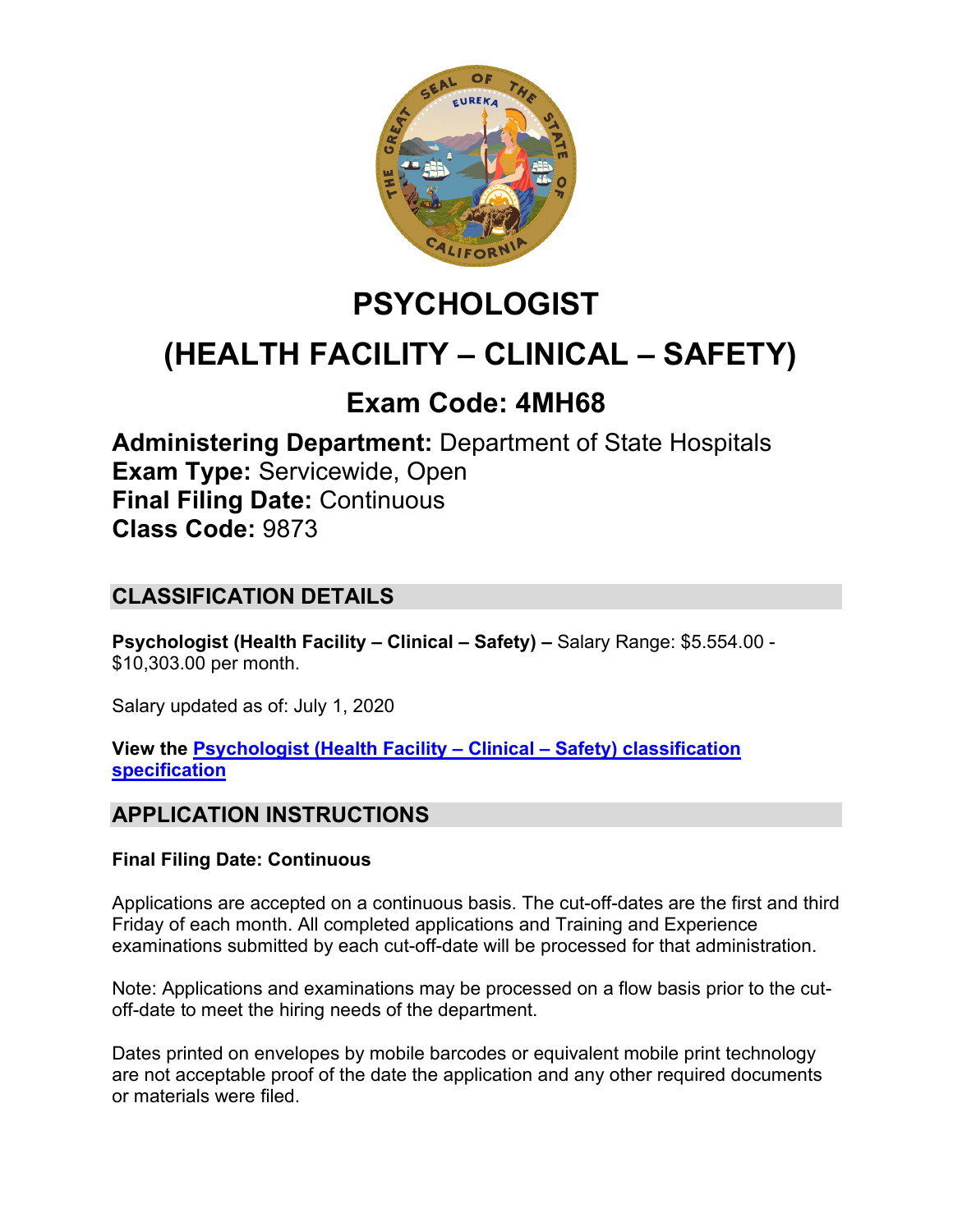#### **Who Should Apply**:

Applicants who meet the Minimum Qualifications as stated on this bulletin may apply for and take this examination. Once you have taken this examination, you may not retake it for **six (6)** months.

Unless otherwise stated on this bulletin, you must meet the Minimum Qualifications by the Final Filing Date or cut-off-date stated above.

#### **How to Apply**:

Applicants are required to submit an [Examination Application \(STD 678\),](https://jobs.ca.gov/pdf/std678.pdf) found at [www.calcareers.ca.gov,](http://www.calcareers.ca.gov/) either by mail, in person, or via email to the address listed below.

Once your application has been submitted, you must complete the **Training and Experience (T&E)** following the instructions below under, **Taking the Examination.**

Examination Services staff will screen each application. Applicants meeting the minimum qualifications will be admitted into the examination. **Applicants must submit the STD. 678 as well as the T&E. Failure to do so will result in a delay in the examination process.**

#### **The preferred method to apply is by emailing your STD 678 to:**

#### **[PsychologistHFCS@dsh.ca.gov](mailto:PsychologistHFCS@dsh.ca.gov)**

#### **Electronic signatures are acceptable.**

Indicate the Classification on your Examination Application (STD 678).

You may apply by mail or in person to: Department of State Hospitals – Sacramento Attn: Selection Services Unit, MS-14 1215 O Street Sacramento, CA 95814

Indicate the Classification on your Examination Application (STD 678).

In person hours: Monday through Friday, 8am to 5pm (excluding State holidays)

#### **Special Testing Arrangements:**

If you require assistance or alternative testing arrangements due to a disability, please contact the testing department listed in the Contact Information section of this bulletin.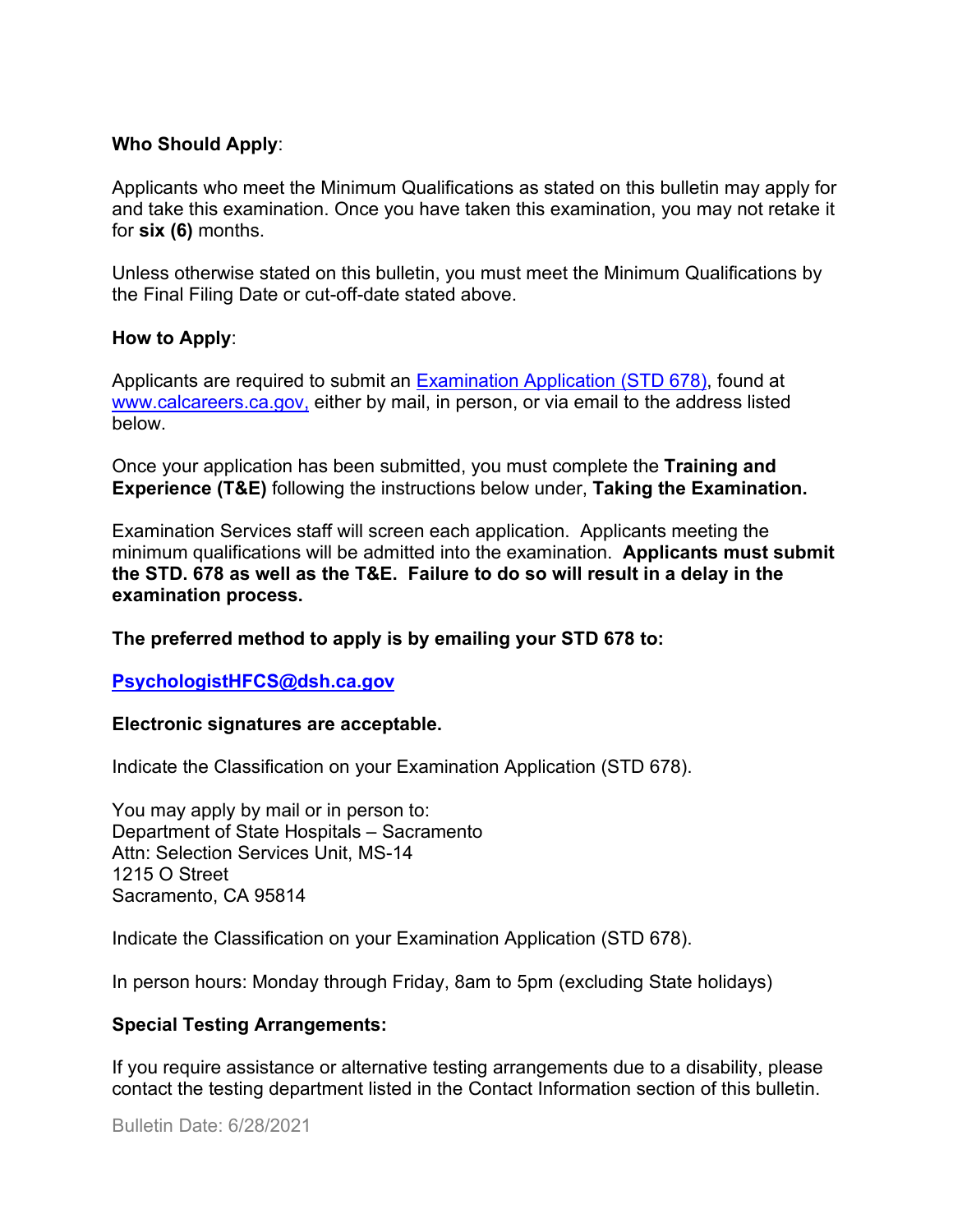## **MINIMUM QUALIFICATIONS**

All applicants must meet the education and/or experience requirements as stated on this exam bulletin to be accepted into the examination. Part-time or full-time jobs, regardless of whether paid or volunteer positions, and inside or outside California state service will count toward experience.

License: Possession of a valid license as a Psychologist issued by the California Board of Psychology and possession of an earned Doctorate Degree in Psychology from an educational institution meeting the criteria of Section 2914 of the Medical Board of California's Business and Professions Code.

#### **And**

Possession of the education and experience for the appropriate specialty (Clinical, Counseling, Educational, Experimental, or Social) as outlined in Section 1396 of the Board of Psychology's Regulations.

Individuals who do not qualify for licensure by the California Board of Psychology or who are in the process of securing this license will be admitted into the examination and may be appointed, but must secure a valid license within three years of an appointment or the employment shall be terminated. For persons employed less than full time, an extension of a waiver of licensure may be granted for additional years proportional to the extent of part-time employment, as long as the person is employed without interruption in service, but in no case shall the waiver exceed five years.

(Unlicensed individuals who are recruited from outside the State of California and who qualify for licensure may take the examination and may be appointed for a maximum of two years at which time licensure shall have been obtained or the employment shall be terminated. Additionally, they must take the licensure examination at the earliest possible date after the date of employment.)

#### **Clinical**

Education: Completion of all requirements for a Doctoral Degree in Psychology from a recognized college or university with specialization in clinical or child clinical psychology. [Graduates of foreign universities, except Canadian, and graduates of unaccredited universities must meet the educational requirements for State licensure as a Psychologist as evidenced by a written statement from the California Board of Psychology and possession of an earned Doctorate Degree in Psychology from an educational institution meeting the criteria of Section 2914 of the Medical Board of California's Business and Professions Code. This statement will also be required to determine the sufficiency of an academic specialty believed equivalent to those mentioned here. (Applicants who are within six months of receiving their degree will be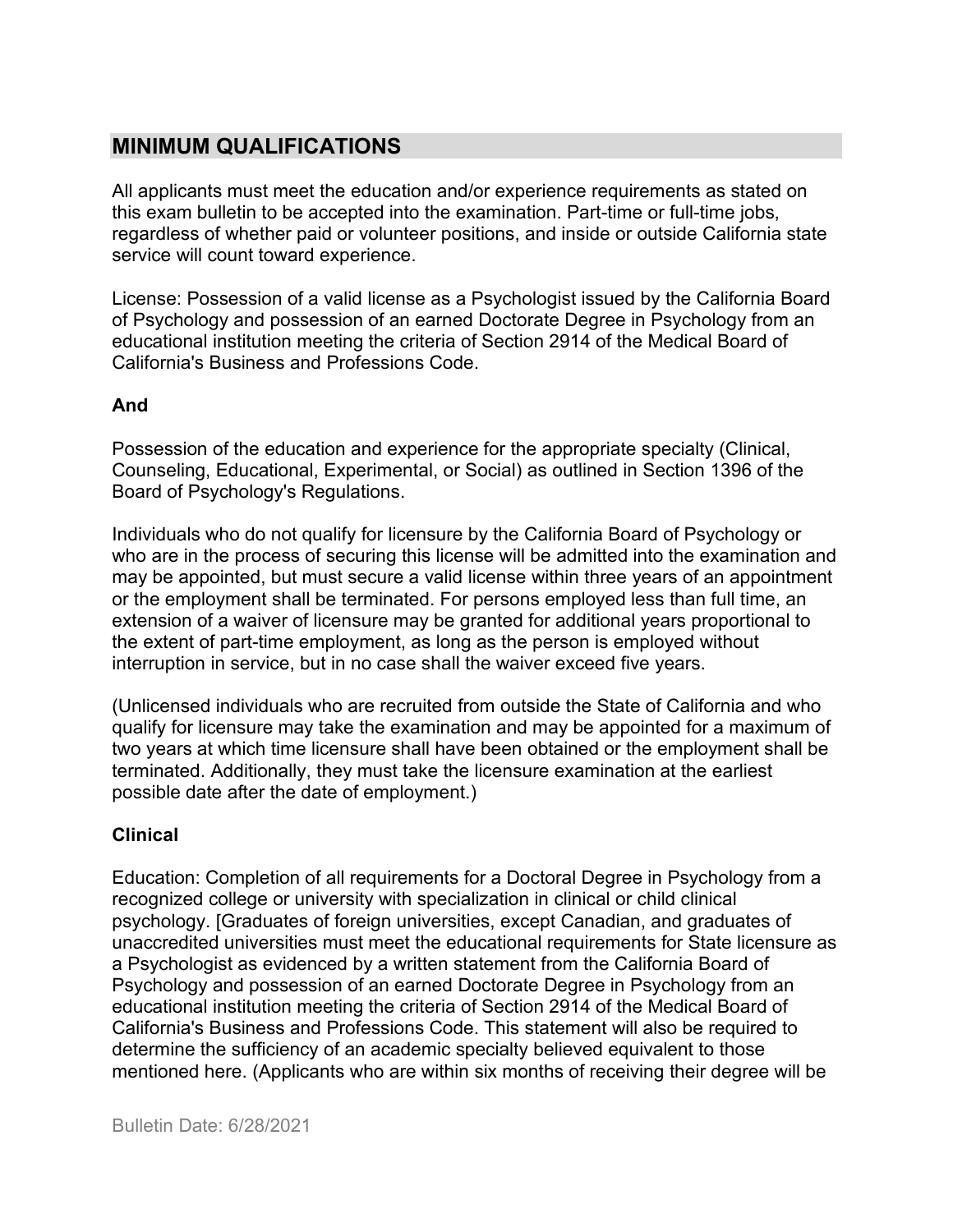admitted to the examination but will not be eligible for appointment until receipt of the degree and completion of the internship.)]

## **SPECIAL PERSONAL CHARACTERISTICS**

An interest and a willingness to work at developmental centers, State hospitals, or correctional facilities contracting with the Department of Mental Health for diagnostic and treatment services; sympathetic and objective understanding of the problems of developmentally or mentally disordered offenders; possession of scientific and professional integrity; alertness; tact; patience; and emotional stability.

## **SPECIAL PHYSICAL CHARACTERISTICS**

Possession and maintenance of sufficient strength, agility, and endurance to perform during physically, mentally, and emotionally stressful and emergency situations encountered on the job without endangering their own health and well-being or that of their fellow employees, forensic clients, patients, inmates, or the public.

## **Drug Testing Requirement**

Applicants for positions in these classes are required to pass a drug-screening test. (The drug-screening test will be waived for employees who are currently in a designated "sensitive" class for which drug testing is required under State Personnel Board Rule 213.)

## **POSITION DESCRIPTION**

Persons in this series of specialty classes apply psychological knowledge and techniques to the problems of developmentally or mentally disordered offenders.

## **EXAMINATION SCOPE**

This examination consists of the following components:

**Training and Experience Evaluation –** Weighted 100% of the final score. The examination will consist solely of a **Training and Experience Evaluation.** To obtain a position on the eligible list, a minimum score of 70% must be received.

In addition to evaluating applicants' relative knowledge, skills, and ability, as demonstrated by quality and breadth of education and/or experience, emphasis in each exam component will be measuring competitively, relative job demands, each applicant's:

#### **Knowledge of:**

Bulletin Date: 6/28/2021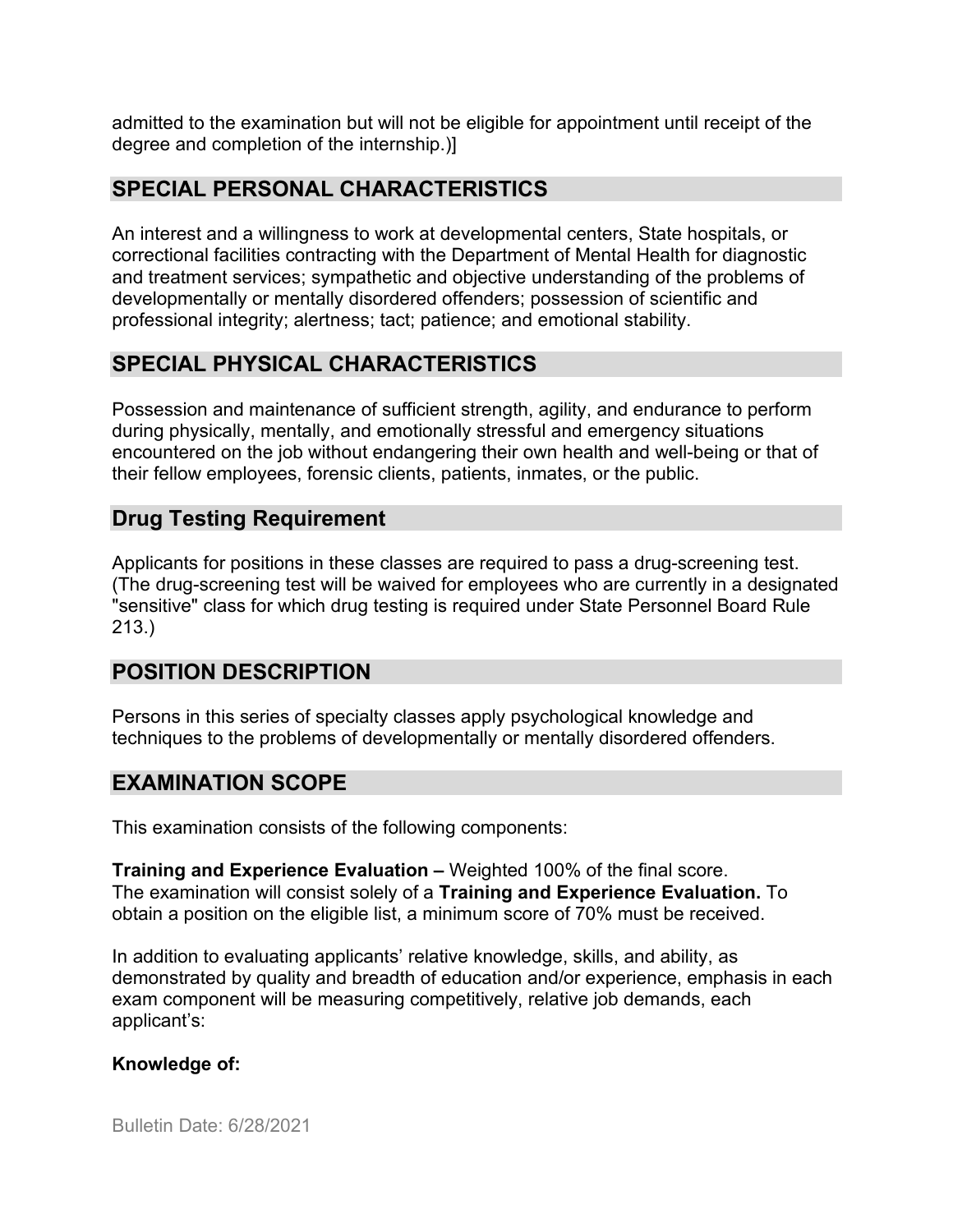- **1. Knowledge of psychological theories and research.**
- **2. Knowledge of principles, techniques, and problems in developing and coordinating a specialized psychological treatment program.**
- **3. Knowledge of principles, techniques, and trends in psychology with particular reference to normal and disordered behavior, human development, motivation, personality learning, individual differences, adaptation, and social interaction.**
- **4. Knowledge of methods for the assessment and modification of human behavior.**
- **5. Knowledge of characteristics and social aspects of mental disorders and retardation.**
- **6. Knowledge of research methodology and program evaluation.**
- **7. Knowledge of institutional and social process.**
- **8. Knowledge of group dynamics.**
- **9. Knowledge of functions of psychologists in various mental health services.**
- **10.Knowledge of current trends in the field of mental health.**
- **11.Knowledge of professional training.**
- **12.Knowledge of community organization and allied professional services.**

#### **Ability to:**

- **1. Ability to plan, organize, and work in a specialized psychological treatment program involving members of other treatment disciplines.**
- **2. Ability to provide professional consultation and program leadership.**
- **3. Ability to teach and participate in professional training.**
- **4. Ability to recognize situations requiring the creative application of technical skills.**
- **5. Ability to develop and evaluate creative approaches to the assessment, treatment, and rehabilitation of mental disorders, to the conduct of research, and to the development and direction of a psychological program**
- **6. Ability to plan, organize, and conduct research, data analysis, and program evaluation.**
- **7. Ability to conduct assessment and psychological treatment procedures.**
- **8. Ability to secure the cooperation of professional and lay groups.**
- **9. Ability to analyze situations accurately and take effective action**
- **10.Ability to communicate effectively**

## **ELIGIBLE LIST INFORMATION**

A Servicewide, Open eligible list for the **Psychologist (Health Facility – Clinical – Safety)** classification will be established for use by all state agencies.

The names of **successful** competitors will be merged onto the eligible list in order of final score regardless of exam date. Eligibility expires **12 months** after it is established. Applicants must then retake the examination to reestablish eligibility.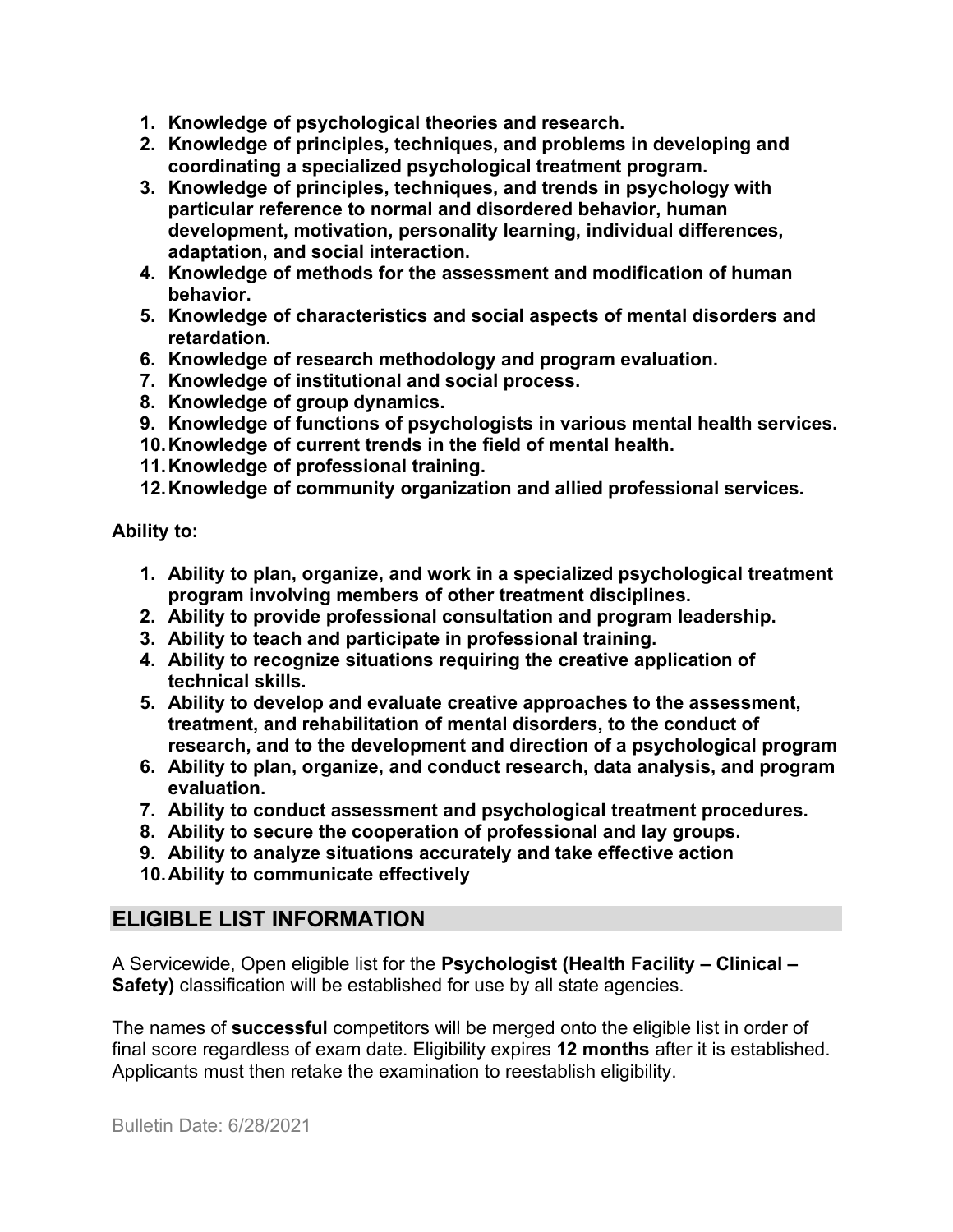Veterans' Preference will be granted for this examination. In accordance with Government Codes 18973.1 and 18973.5, whenever any veteran, or widow or widower of a veteran achieves a passing score on an open examination, he or she shall be ranked in the top rank of the resulting eligible list.

Veterans status is verified by the California Department of Human Resources (CalHR). Information on this program and the Veterans' Preference Application (Std. form 1093) is available online at the following website:

<https://www.jobs.ca.gov/CalHRPublic/Landing/Jobs/VeteransInformation.aspx>

Additional information on veteran benefits is available at the Department of Veterans Affairs.

Career credits are not granted for examinations administered on an Open or Promotional basis.

## **PREPARING FOR THE EXAMINATION**

Here is a list of suggested resources to have available prior to taking the exam.

- 1. **Employment History:** Employment dates, job titles, organization names and addresses, names of supervisors or persons who can verify your job responsibilities, and phone numbers of persons listed above.
- 2. **Education:** School names and addresses, degrees earned, dates attended, courses taken (verifiable on a transcript), persons or office who can verify education, and phone numbers of persons or offices listed above.
- 3. **Training:** Class titles, certifications received, names of persons who can verify your training, and phone numbers of persons listed above.

## **TAKING THE EXAMINATION**

**To be considered as a candidate, step 1 and 2 must be completed.**

- **If step 1 and 2 are not completed; the application will not be reviewed and/or the examination will not be scored.**
- **After you complete steps 1 and 2, the application will be reviewed to determine that the Minimum Qualifications are met, then the examination will be processed and you will receive your results by mail within 4 - 6 weeks of the cut-off date stated above.**

**NOTE: Sending an application for a job or position is NOT the same process as sending an application for this examination.**

**Step 1. Submit your application following the instructions above.**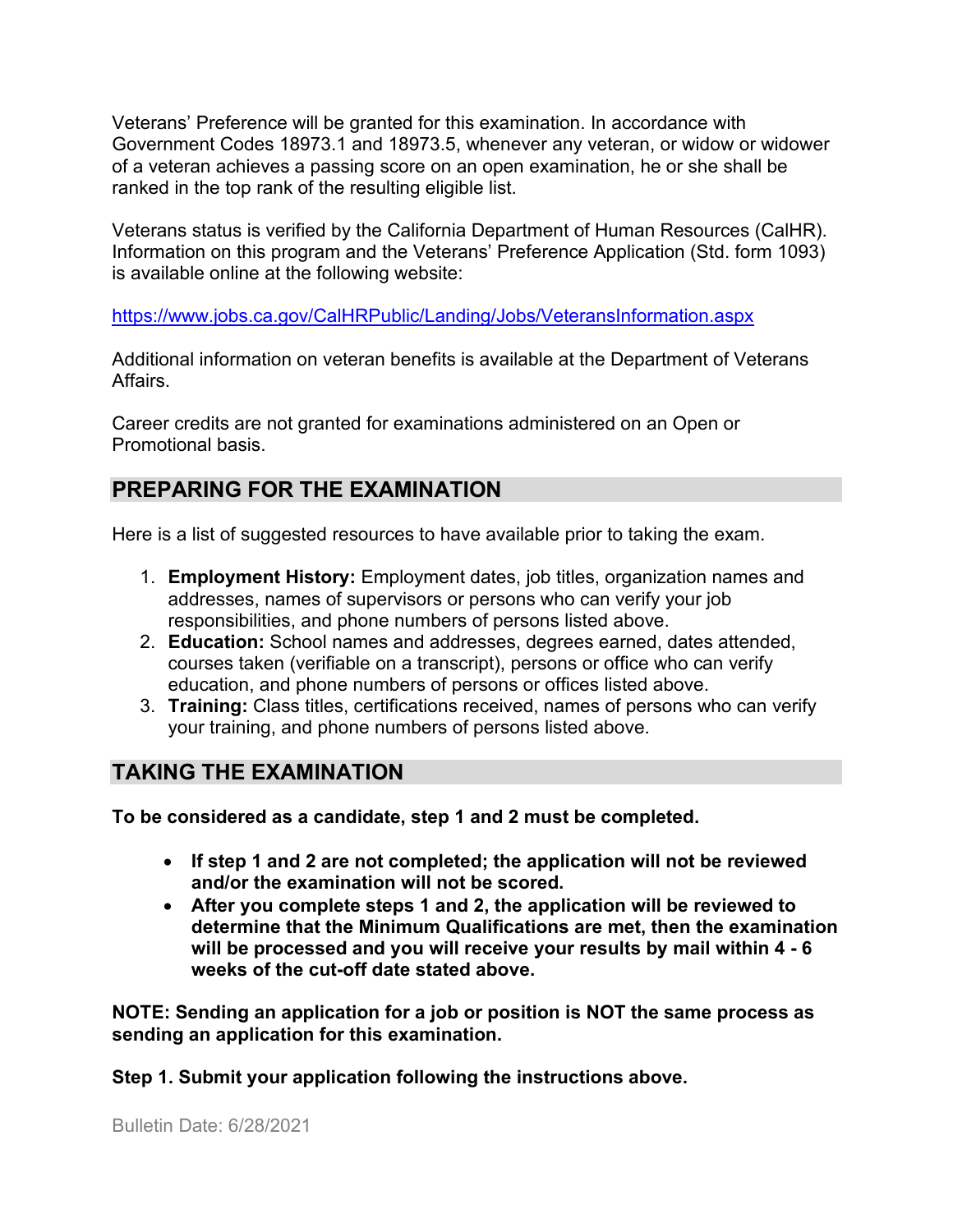#### **Step 2. Click on this link to [take the Psychologist \(Health Facility –](https://www.surveymonkey.com/r/NJ2ZJYN) Clinical – [Safety\) examination.](https://www.surveymonkey.com/r/NJ2ZJYN)**

## **TESTING DEPARTMENTS**

Department of State Hospitals

## **CONTACT INFORMATION**

Questions relating to this exam should be directed to:

Department of State Hospitals Selection Services Unit Monday through Friday, 8am to 5pm (excluding State Holidays) Phone: 916-651-8832 Email: **[PsychologistHFCS@dsh.ca.gov](mailto:PsychologistHFCS@dsh.ca.gov)**

California Relay Service: 1-800-735-2929 (TTY), 1-800-735-2922 (Voice). TTY is a Telecommunications Device for the Deaf, and is reachable only from phones equipped with a TTY Device.

## **EQUAL OPPORTUNITY EMPLOYER**

The State of California is an equal opportunity employer to all, regardless of age, ancestry, color, disability (mental and physical), exercising the right of family care and medical leave, gender, gender expression, gender identity, genetic information, marital status, medical condition, military or veteran status, national origin, political affiliation, race, religious creed, sex (includes pregnancy, childbirth, breastfeeding, and related medical conditions), and sexual orientation.

## **DRUG-FREE STATEMENT**

It is an objective of the State of California to achieve a drug-free State work place. Any applicant for State employment will be expected to behave in accordance with this objective, because the use of illegal drugs is inconsistent with the law of the State, the rules governing civil service, and the special trust placed in public servants.

## **GENERAL INFORMATION**

Examination and/or Employment Application (STD 678) forms are available at the California Department of Human Resources, local offices of the Employment Development Department, and through your CalCareer Account at the following website:

Bulletin Date: 6/28/2021